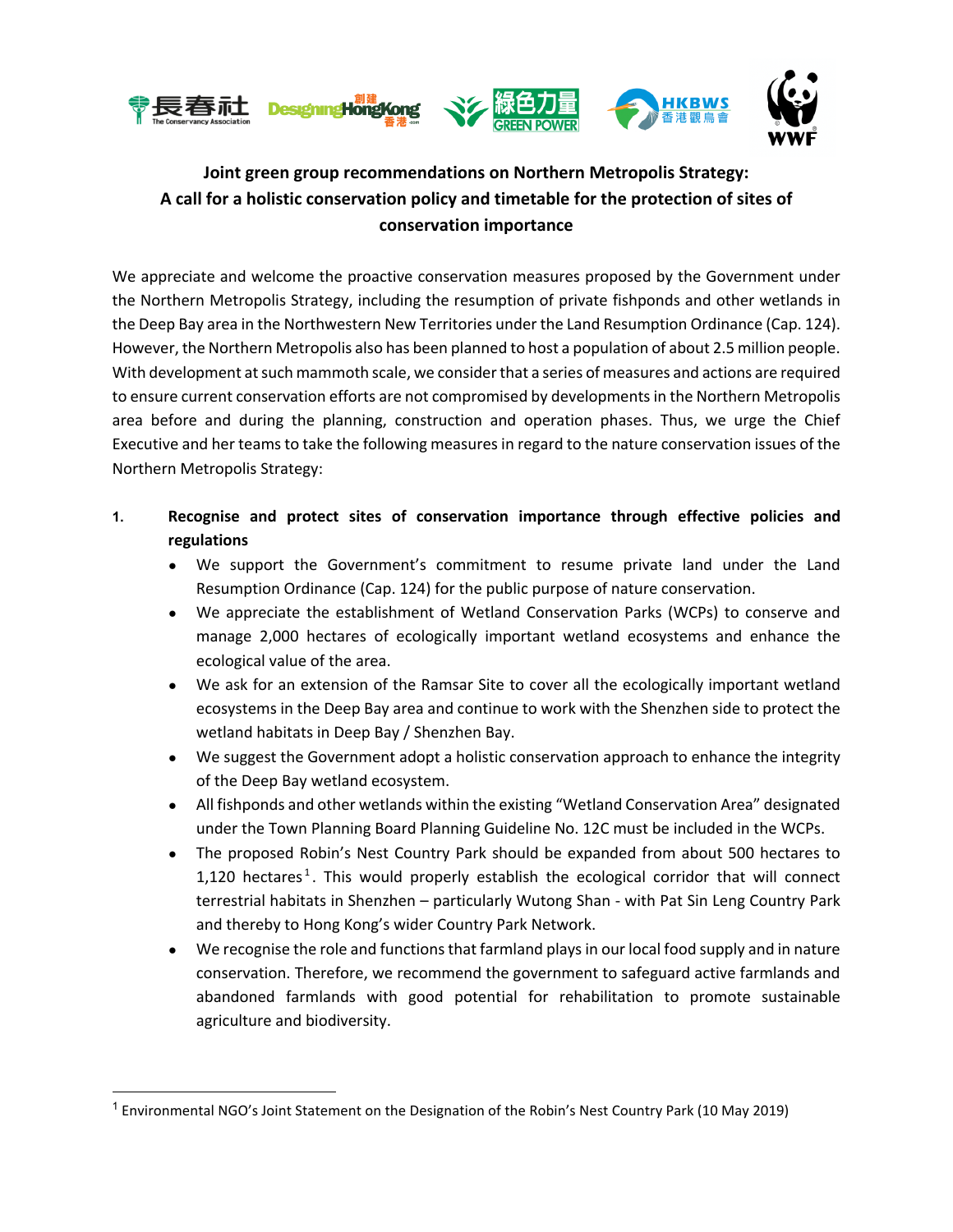

#### **2. Alleviate development pressure on sites of conservation importance**

- Impacts arise from any development projects in all ecologically important sites and habitats, including but not limited to Sites of Special Scientific Interest (SSSI), Conservation Area (CA), Coastal Protection Area (CPA), Green Belt (GB), natural stream, mudflat, fishponds, egretry and other areas with important species recorded in any ecological studies, should be greatly avoided and minimized.
- Being mindful of 'edge effects' which the quality of the habitat to be conserved would be affected by the surrounding development, there must be a buffer between ecologically important sites and planned developments. We affirm the value of buffer zone and specifically the Wetland Buffer Area as an important part of the conservation strategy currently adopted for the alleviation of development pressure in the Deep Bay area, including the future development of the Northern Metropolis.
- As a genuine commitment, conservation initiatives in the Northern Metropolis, particularly WCPs, must not be environmental and ecological 'compensations' for any future development projects in Northern Metropolis. The wetlands will represent 'green spaces' that add value and contribute to the health and well-being of the people in the Northern Metropolis and in Hong Kong, and will be safe havens for Hong Kong's biodiversity. They will also make significant regional and global contributions to conserving global biodiversity by providing critically important habitats for the migratory birds that use the East Asian-Australasian Flyway.
- The Town Planning Board Planning Guideline No. 12C should be maintained and followed, including the principles of "no-net-loss in wetland" and "precautionary approach" to maintain a continuous coverage of fishponds in the wetland landscape, and to maintain ecological connectivity therein, when developing the Northern Metropolis.
- Existing legal framework for nature conservation, environmental protection, planning and land use, including but not limited to the Environmental Impact Assessment Ordinance (Cap. 499), Town Planning Ordinance (Cap. 131), Water Pollution Control Ordinance (Cap. 311), Hong Kong Planning Standards and Guidelines, should be maintained and followed in the establishment of WCPs and all developments.
- In any review of relevant ordinances, we insist effectiveness should not be sacrificed to efficiency, and that provision for public consultation should be retained.
- Mainstreaming and integrating biodiversity, climate resilience and other environmental considerations in the planning process of the Northern Metropolis is important to truly reduce the negative impacts of habitat degradation and climate change in advance at the policy and planning level.

## **3. Ensure no ecological degradation during the transition from policy announcement to designation of protected areas**

Private landowners may have expectations for the land resumption process and may change the operation of the fishponds or wetlands, which may have potential adverse impacts on the